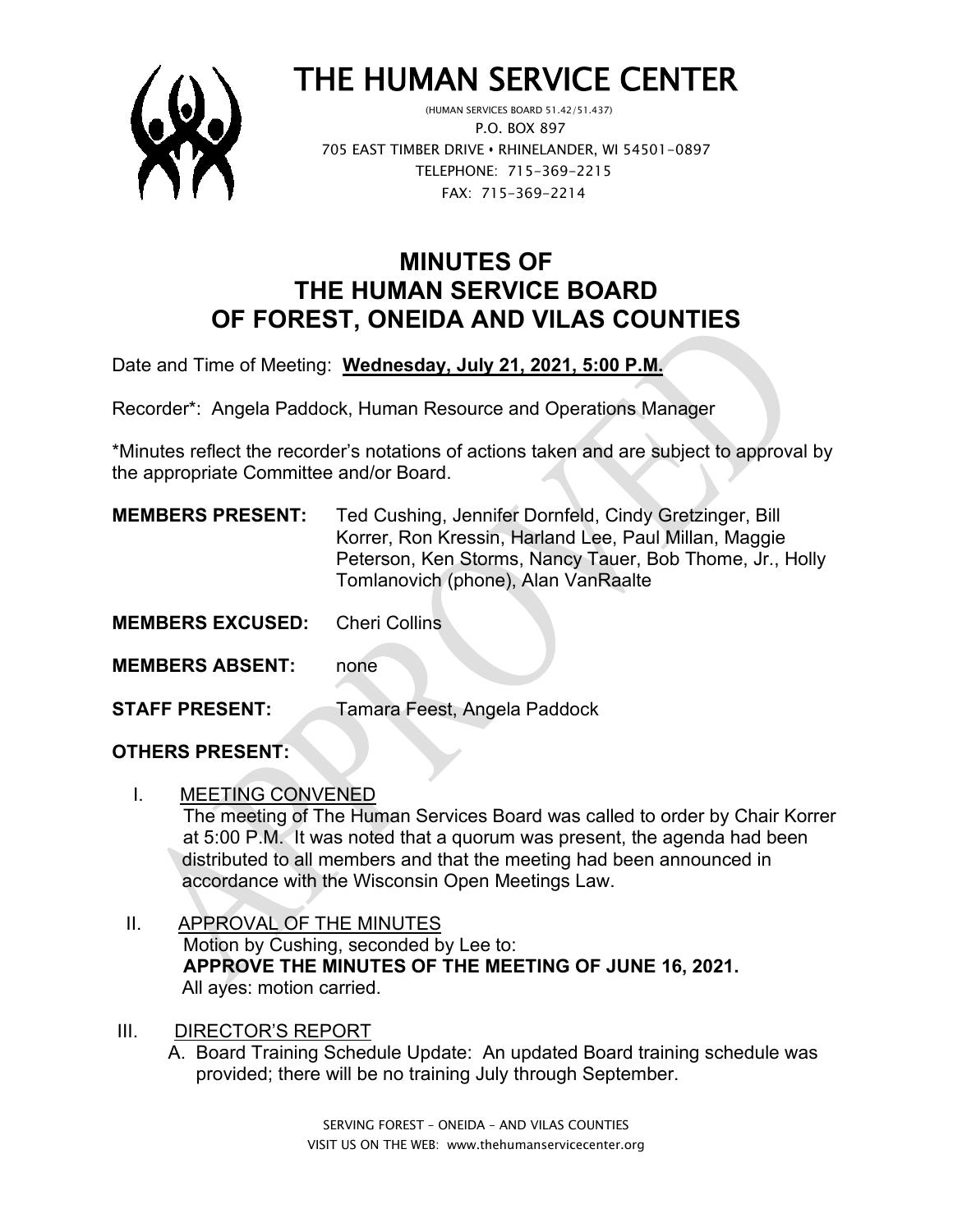- B. Personnel Updates: Recruitment continues for the Secretary, Speech Language Pathologist and CCS Service Facilitator positions. Interviews have been scheduled with the applicants of the CCS Service Facilitator positions at the end of the month.
- C. MAPC Program Update: Feest explained that HSC is the only "county" to offer MAPC in the state and HSC is looking at transitioning the program to MILC before the MAPC RN retires from HSC.
- D. Crisis and Jail Interface: Feest provided an update on the meeting that was held with Chief Deputy Hess and Captain Tyler Young. Feest explained jails have a requirement to place people on and take people off suicide watch and DOJ regulations require a masters level clinician to do so. Under the regulations that apply to HSC, the licensure is not required. Attorney for HSC created a memo to clarify the differences in regulations and identify applicable expectations. HSC will continue to partner with the jails to work through this issue.
- IV. REPORT OF THE DEVELOPMENTAL DISABILITIES COMMITTEE 7/14/2021 Lee reported on the meeting of July 14, 2021. Minutes had been distributed and there were no questions following his report.
- V. REPORT OF THE BEHAVIORAL HEALTH COMMITTEE 7/15/2021 Kressin reported on the meeting of July 15, 2021. Minutes had been distributed and there were no questions following his report.
	- A. NAMI Funding Request: Action Item Motion by VanRaalte, seconded by Tauer to: **APPROVE THE NAMI FUNDING REQUEST IN THE AMOUNT OF \$10,000 FOR 2021.**

All ayes: motion carried.

#### VI. REPORT OF THE ADMINISTRATION COMMITTEE – 7/15/2021

- A. Financial Update: Chair Korrer presented the financial update through the month of May. Current surplus estimated at \$389K. He also explained the committee voted to approve a 3.5% COLA for the 2022 budget.
- B. Additional CLTS Support & Service Coordinator Position: Action Item Administration Committee approved and forwarded to the full Board the addition of a CLTS Support and Service Coordinator position to help with the increase in workload.

Motion by Lee, seconded by VanRaalte to:

**APPROVE THE ADDITION OF A CLTS SUPPORT & SERVICE COORDINATOR POSITION FOR 2021.**

All ayes: motion carried.

- VII. NEXT MEETING DATES
	- A. Administration: Thursday, August 12, 2021 at 4:00 P.M.
	- B. Board: Wednesday, August 18, 2021 at 4:00 P.M.
	- C. Behavioral Health: Thursday, August 12, 2021 at 3:00 P.M.